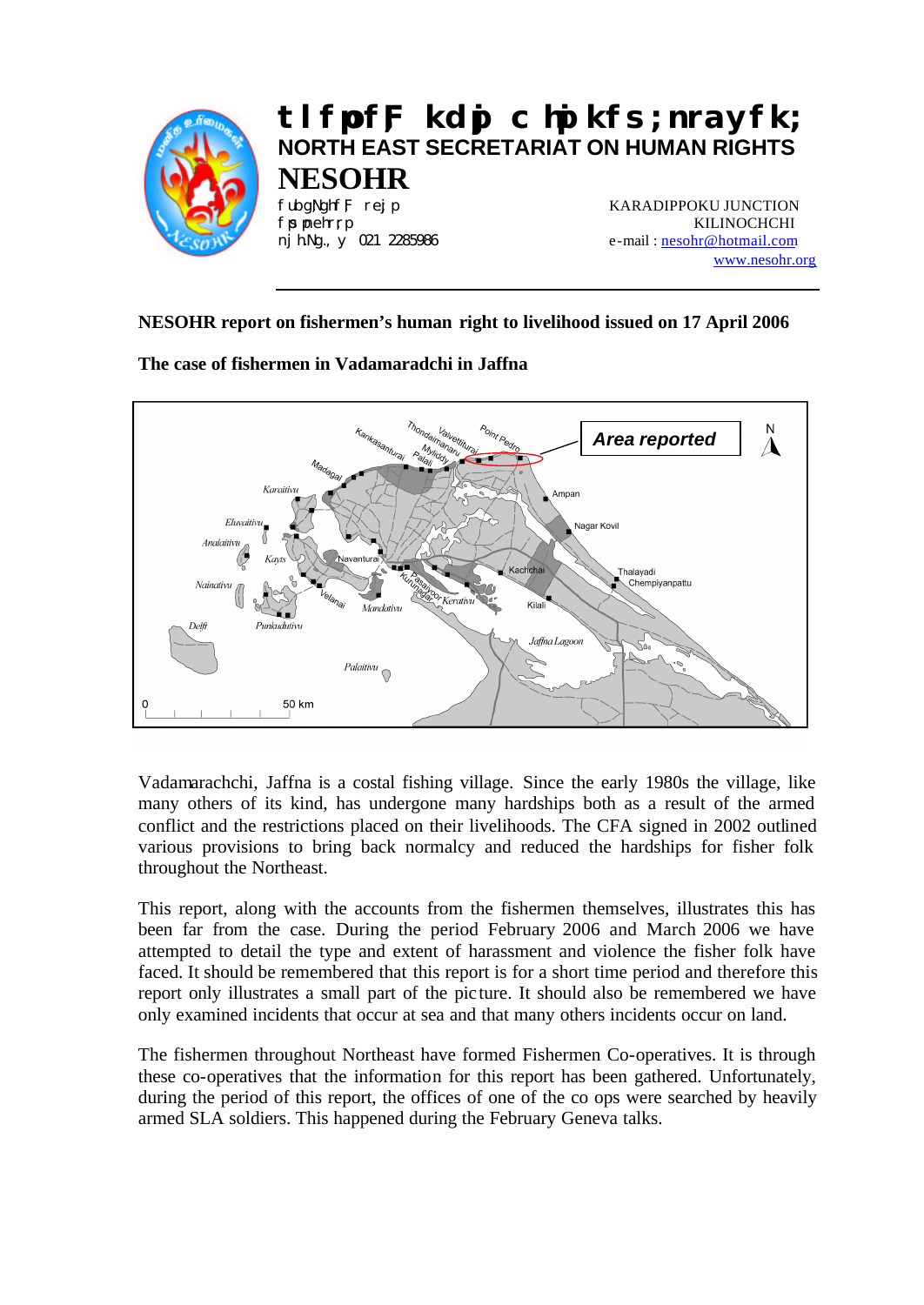## **Existing and "Legal" Limitations**

On the pretext of security, the SLN imposes various restrictions on the movement of fishermen in the sea. For generations, fishermen have known the best spots to fish off the cost of their village. Now there is an approximate 5km limit from the shore as well as further restrictions around naval bases. Furthermore, no one is allowed access to the shore between 6pm and 6am. Fishing at night is both more productive and pleasant due to the movements of the fish and heat of the sun. Traditionally, fishermen would often leave for work in the evening and return in the early hours of the morning. However, now fishermen must leave before 6pm and then spend more than 12 hours at sea. The result of these "security" restrictions has left the fishermen, and their families, poor and struggling to make a living. It is on this background that the fisher folk of Vaddamarachchi, Jaffna have faced the following harassment and violence.

## **Vandalizing and Stealing**

For the fishermen the destruction and stealing of fishing equipment and fish by the SLN is a daily occurrence.

Nylon nets are the fisher folk's life line. As their main source of income, the loss of a net has a high financial cost and for most families it is a costly object to replace. Many of the fishermen who contributed to this report have had their nets destroyed or stolen on numerous occasions and it seems to be a common thread in most incidents of harassment. The fishermen are often forced to destroy their own nets under the gun of SLN personal. This is a simple and effortless task for the SLN yet has devastating effects on the fishermen and their families. Also having a huge impact is the destruction of other types of fishing equipment. Fishermen's boats have been rammed causing extensive damage and endangering the lives of the fishermen. The SLN have also thrown oil, food supplies, and torches overboard. Stealing the fishermen's catch has also become commonplace among this community.

#### **Assault**

For many years, fishermen have faced daily physical and verbal abuse at the hands of the SLN. Many have been beaten at sea and the only form of communication from the SLN is in the form of disrespectful and vulgar language. Physical violence can range from a slap across the face to being beaten with wire. Many have been thrown/pushed into the sea, and it is luck alone that they made it back to contribute to this report. All the fishermen in this report have had to face the barrel of a gun.

#### **Fear and Humiliation**

While the above descriptions, and the list that follows, may give some suggestion as to the level of harassment these fishermen have been subjected to, a greater and more pervasive violence has been imposed on the fisher community.

Having seen many of their family and friends severely injured or killed and having faced this level of violence themselves for many years, the community's very existence is entrenched in fear. For anyone who has not experienced such an existence, having to live and work with this level of fear is hard to imagine. Perhaps the following may give some idea of how deep this fear goes. During the restricted hours of 6pm to 6am, in the face of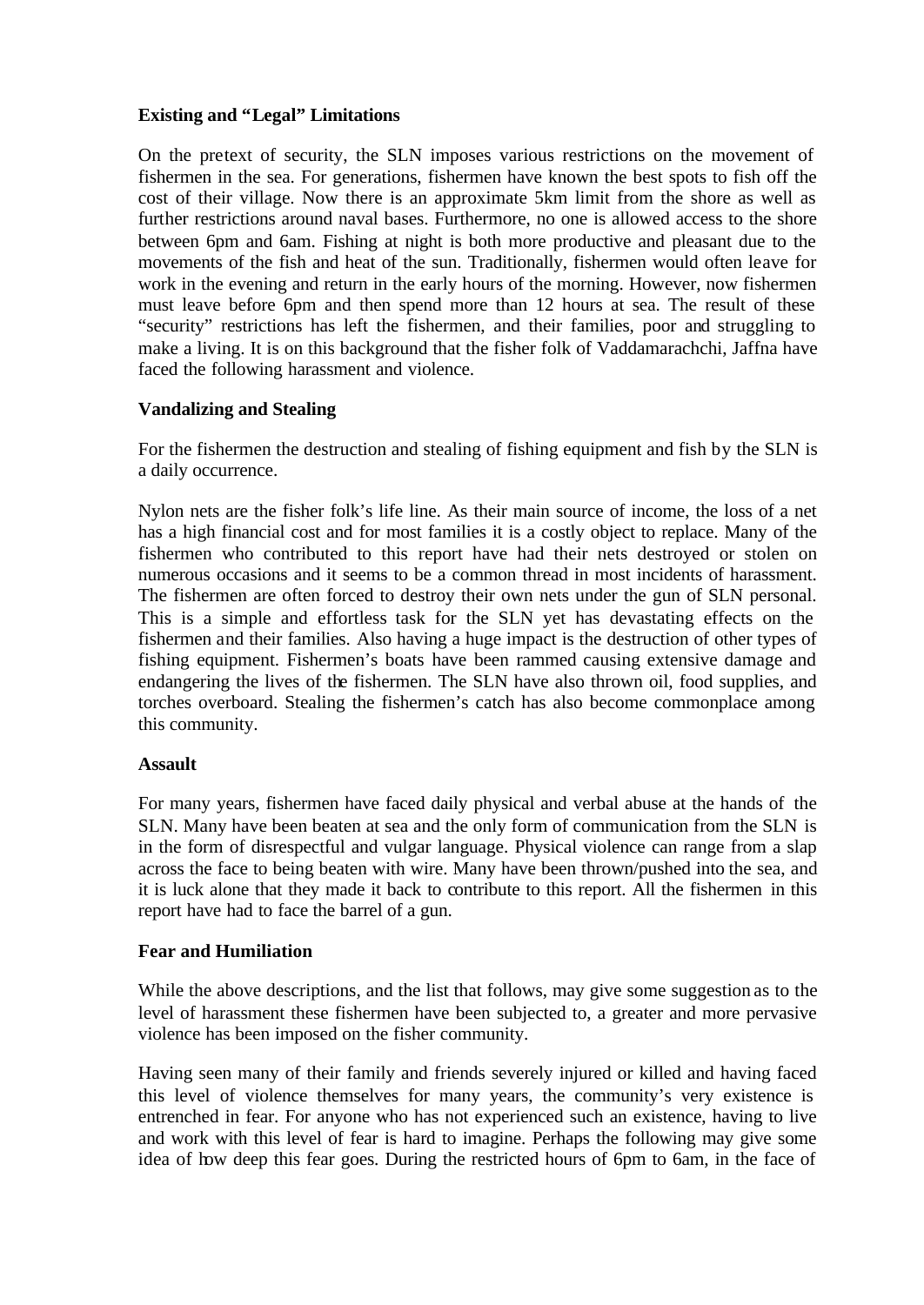injury or illness at sea, most fishermen would rather take their chances with the sea than with the SLN personal by returning to shore.

On a daily basis, these men are subjected to physical and verbal abuse. Relief, in the form of nets donated by NGOs, is countered by the repeated destruction of nets by the SLN. The verbal abuse is not only in the form of threats against ones body or family. More often, the abuse is in the degrading and vulgar way they are spoken to by the SLN. Indeed, they are made to feel sub human every time they venture out to feed their families and each time this happens a piece of humanness is taken from them.

It is within this all-pervasive environment of fear and humiliation that the fisher folk are living. Below is a list of incidents reported by the fishermen to their co-operative during the two months under study.

#### *Incidents of Harassment Against Fishermen in Vadamarachchi, Jaffna, between February 2006 to April 2006*

- 1. On Feb 1 2006, **Somasundaram Thirumal,** of Katkovalam, Point Pedro, was assulted by SLN while fishing and forced to cut his own net. He was then told to return to shore, however this was during the resticted hours and he feared the SLN on land therefore he chose to stay at sea.
- 2. On Feb 1 2006, **Rasaiya Sivanandan,** of Katkovalam, Point Pedro, reported that his small boat was circled several times by a large SLN boat at high speed. The resulting waves threw him into the sea and tipped his boat over.
- 3. On Feb 1 2006, **P Vigneswaran,** of Katkovalam, Point Pedro, was ordered by the SLN to cut his net and return to shore. After the SLN left he tried to find his nets. However, the SLN returned and opened fire so he was forced to returned to shore.
- 4. On Feb 1 2006, **Krishnapillai Shanmuganathan,** of Katkovalam, Point Pedro, reported that SLN ran over his nets with their boats and then stole the damaged nets. He is now struggling to earn a living.
- 5. On Feb 2 2006, **Vallipuram Thisaiveerasingam,** of Katkovalam, Point Pedro, reported that SLN boarded his boat and beat him, threw his things into the sea and then beat him again before leaving.
- 6. On Feb Mar 2006, **Y Anton Jesuthas,** of Point Pedro, was fishing when the SLN came and cut his net and then opened fire at him. He now struggles to earn a living.
- 7. On Feb Mar 2006, **Sothylingam Kunnan,** of Katkovalam, Point Pedro, reported that SLN opened fire on his boat. SLN then came and cut his net. He now struggles to earn a living.
- 8. On Feb April 2006, **R Krishnakumar,** of Sinnathoddum, Point Pedro, was returning to shore after fishing when SLN approached and took all of the big fish from his catch. He was warned not to go fishing anymore.
- 9. On Feb April 2006, **K Kathiravetpillai and I Kanthasamy,** of Supermadam, Point Pedro, was fishing when the SLN threatened them with guns and ordered them to cut their nets and go back to shore.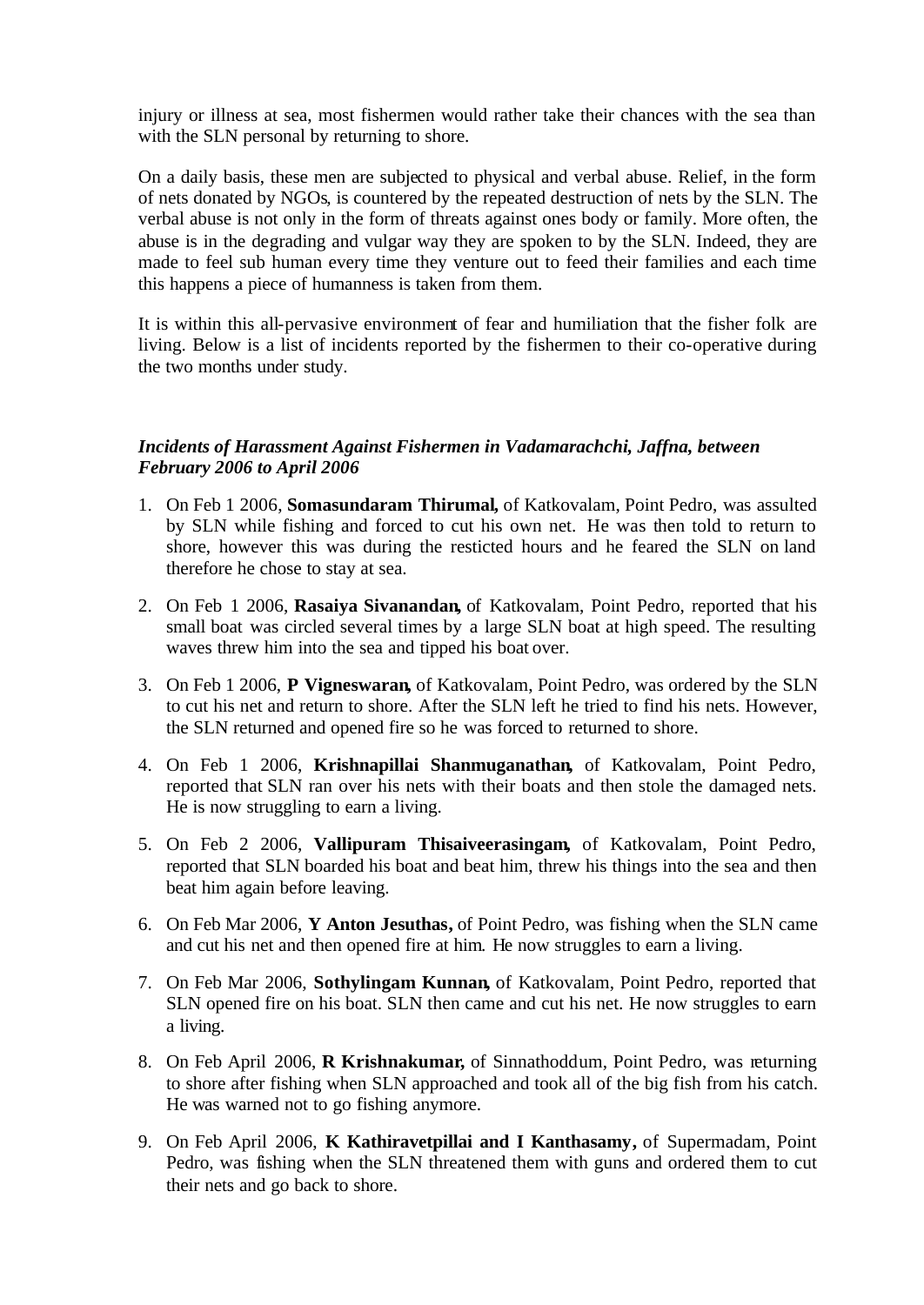- 10. On Feb 6 2006, **Vellum Mylum,** of Supermadam, Point Pedro, reported that his boat was rammed by a SLN boat, tipping it over. SLN then cut his nets.
- 11. On Feb 7 2006, **S Kannan,** of Polikandi West, Valvettiturai, was returning from fishing when he was stopped by SLN who then took all his catch and oil. He was warned not to tell anyone about the incident.
- 12. On Feb 8 2006, **Muththulingam Santhiramohan and Inthiralingam Muththulingam,** of Aathikovil, Valvettiturai, was fired at by SLN, then SLN came and beat them. SLN asked why they had come to fish and told them to return to shore. SLN then cut the nets. They begged, telling the SLN that their family was in severe poverty. They were then slapped and thown into the sea.
- 13. On Feb 8 2006, **Kanthasami Kannan,** of Polikandi West, Valvettiturai, was approached by SLN and ordered to cut his net. He cried and begged and told SLN he coud not earn a living without it. It made no difference.
- 14. On Feb 8 2006, **Thirumal Vishnu,** of Polikandi West, Valvettiturai, was fishing when a SLN boat circled his boat at great speed causing his boat to fill with water. He was fearful that he would drown and it was not until 10 minutes after the SLN left that his boat steadied.
- 15. On Feb 8 2006, **Vijayarasa Uthayakumar,** of Polikandi West, Valvettiturai, was returning from fishing when the SLN boat approached and took all his big fish and warned him not to tell anyone.
- 16. On Feb 9 2006, **T Thangeswaran and T Nagularasa,** of Aathikovil, Valvettiturai, was approached by SLN and told to jump into the sea. Fearing the consequences of doing otherwise, they jumped and swam back to shore.
- 17. On Feb 11 2006, **P Thuraimani,** of Koriyadimunai, Point Pedro, reported that SLN boat circled his boat at high speeds and the boat filled with water. When he started to scream the SLN threatened to shoot him. He was then beaten with a baton and he fell to the floor of the boat. The SLN then threw him into the sea and he was forced to swim back to shore.
- 18. On Feb 12 2006, **Gunaratnam Gurukulasingam and Bathmanathan Vinoth,** of Imparutti, Point Pedro, were putting the ir nets out when SLN ordered them to cut the nets.
- 19. On Feb 12 2006, **K Thangeswaran,** of Imparutti, Point Pedro, was fishing when SLN appraoched and told him he could not fish anymore. He begged the SLN to let him fish saying that otherwise he cannot provide for his family. The SLN took all his fish and left.
- 20. On Feb 13 2006, **K Kantharubarasa and Rathinakumar,** of Polikandi West, Urani, were fishing when their boat was boarded by the SLN who accused them of being LTTE carders. Despite telling SLN they were not, SLN ordered them back to shore.
- 21. On Feb 13 2006, **Ponnuthurai Vijeyakumar,** of Valvettiturai, reported that SLN boat crashed into his boat and badly damaged it. SLN then cut his nets, threatened him with their guns and ordered back to shore.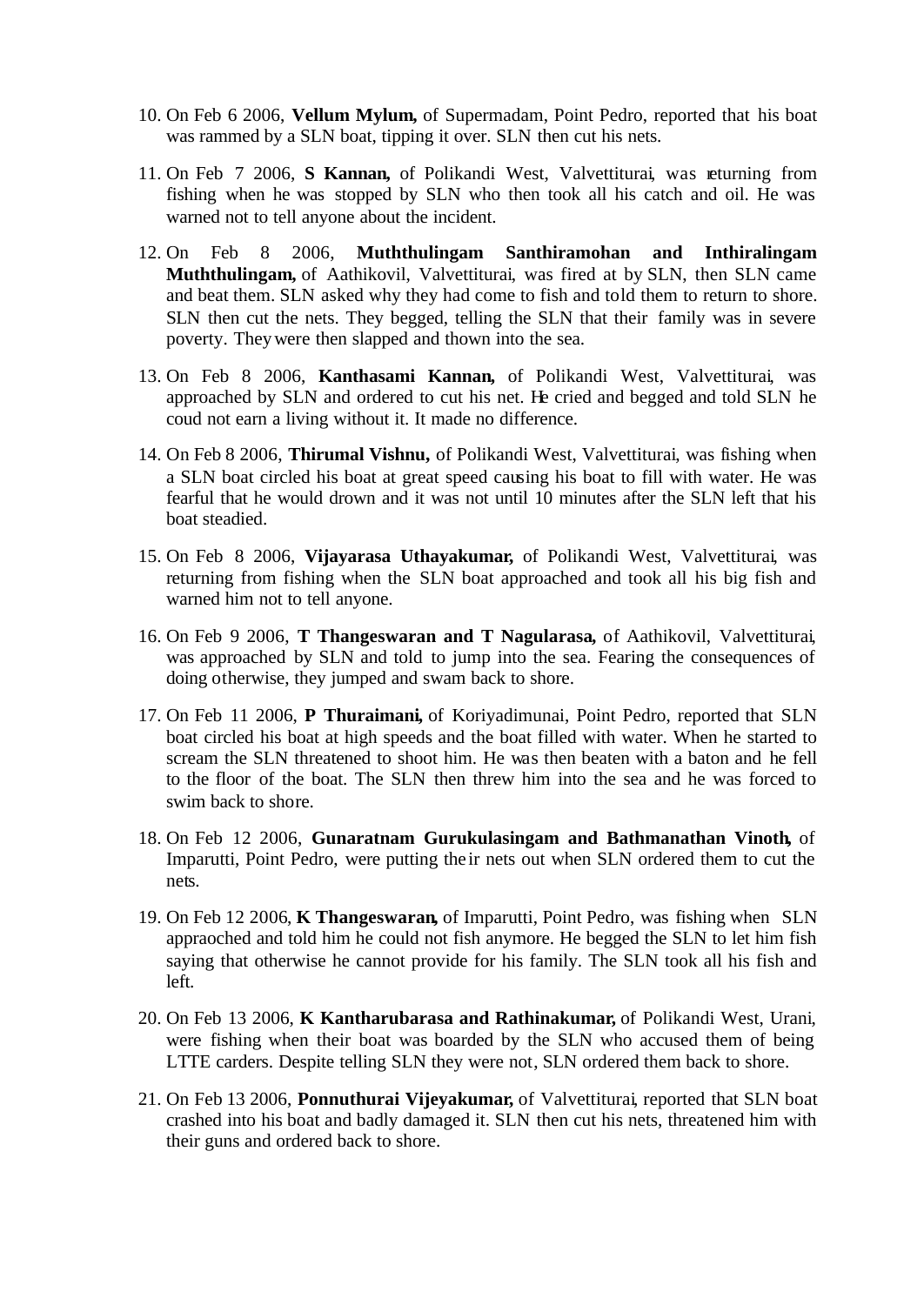- 22. On Feb 14 2006, **A Amalarasa,** of Polikandi, reported that his fishing boat was rammed by an SLN boat. He was threatened with guns and his nets were cut. He was then ordered to go back to shore.
- 23. On Feb 14 2006, **R Amirthalingam and P Sekar,** of Imparutti, Point Pedro, was fishing when the SLN appraoched and cut his net. They searched for the nets after the SLN left but could not find them
- 24. On Feb 15 2006, **Kanthasami Thambirasa and Arumathurai Sivatheepan,** of Imparutti, Point Pedro, were fishing when the SLN appraoched, cut their nets and threw their oil cans into the sea.
- 25. On Feb 15 2006, **Anthonipillai Francis Ratnakumar,** of Munai, Point Pedro, reported that SLN opened fire on his boat and then cut his nets.
- 26. On Feb 16 2006, **Amirthalingam Krishnarubin and Visvaratnam Rahavan** of Koththiyal, Valvettiturai, were fishing when the SLN opened fire. SLN threw them both into the sea along with their belongings. Their nets were stolen.
- 27. On Feb 18 2006, **T Sivagnanasundaram Sivakumar,** of Polikandi West, Urani, was attacked by the SLN while fishing. He lost his net. He says this has happened to him on three other times. He is feeling exhausted and frustrated.
- 28. On Feb 18 2006, **Krishna, Rahavan and Rooban,** of Valvettiturai, were fishing when the SLN came and took all their ne ts, passes and torchlights. SLN then opened fire and were ordered back to shore.
- 29. On Feb 19 2006, **P Thevarasa and K Verapragasam,** of Sakkoddai, Point Pedro, was fishing when the SLN approached and cut their nets and took all of their belonging. They returned to shore with nothing.
- 30. On Feb 20 2006, **Kanthapillai Masilamani and Ilayathambi Kumaragurusamy,** of Supermadam, Point Pedro, were fishing when the SLN approached and cut all of their nets. The SLN then beat them and ordered them to return to shore.
- 31. On Feb 20 2006, **Suntharalingam and Thirugnanamani,** of Polikandi, were fishing when their boat was boarded by the SLN who then cut their nets, poured their oil and threw all their food into the sea. They were then ordered to return to shore.
- 32. On Feb 25 2006, **V Sivasundaram and R Gnanasekaram,** of Sakkoddai, Point Pedro, was fishing when their boat was boarded by the SLN, and asked if they had guns on board. They told the SLN they did not but they were searched anyway.
- 33. On Feb 27 2006, **Thangarasa Ravichandran and Thangalingam Chandramohan,** of Koththiyal, Valvettiturai, were fishing when their boat was rammed by the SLN boats and their engine was damaged. All their nets were taken.
- 34. On Mar 1 2006, **A Ketheeswaran and A Vignarasa,** of Koddadi, Point Pedro, reported that SLN approached them and then went away. Later they were again approached by SLN boat and this time their nets were cut.
- 35. On Mar 2 2006, **A Thuraisingam and T Nagarasa,** of Koddadi, Point Pedro, were fishing when they were appraoched by SLN who cut all their nets which cost Rs 75000.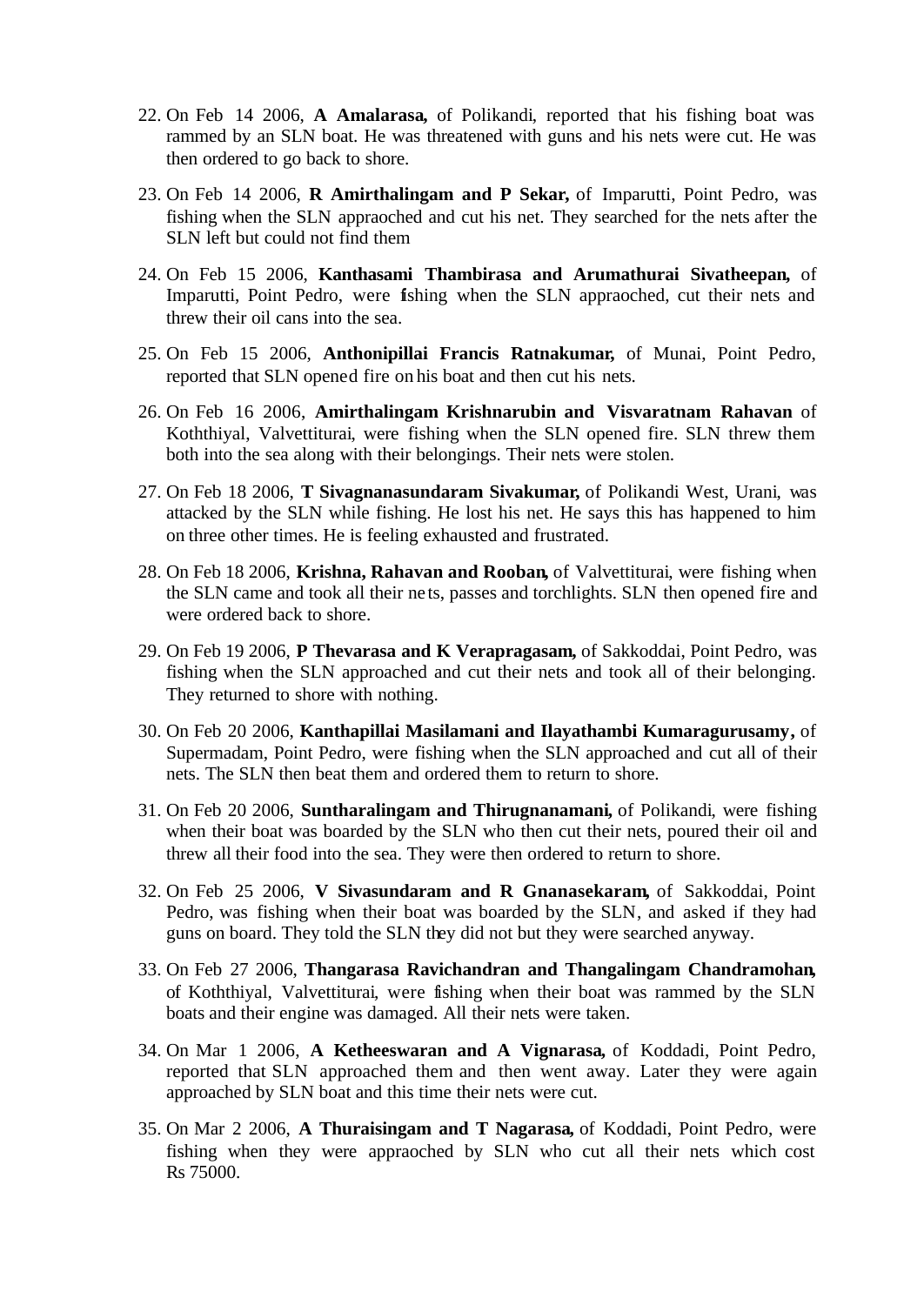- 36. On Mar 3 2006, **S Jeyagopal,** of Katkovalam, Point Pedro, reported that SLN rammed his boat and his engine was damaged. He was yelled at for not avoiding the SLN boat. The SLN told him that they do not want to see fishermen and if they do they will be shot.
- 37. On Mar 3 2006, **S Robert Kennedy,** of Sakkoddai, Point Pedro, was fishing when the SLN appraoched and cut his nets. He reports that this is the second time this has happened to him. He feel he derserves compenstation for his loses.
- 38. On Mar April 2006, **S Thangarasa and K Jeyarubarasa,** of Thumpalai, Point Pedro, were fishing when SLN ordered them to go back to shore and threatened that they would shoot them.
- 39. On Mar 5 2006, **K Kulaveerasingam and Rasathurai,** of Thumpalai, Point Pedro, were threatened by SLN with guns and then ordered to jump overbaord. All their nets were cut.
- 40. On Mar 6 2006, **Edward Anthonipillai, A Juderinas, V Arulthas, N Jesu, Edward Selvarasa, T Selva, V Gnanamani, A Madutheen Nimalan and M Thayalan,** of Munai, Point Pedro, were in a fishing group. SLN approached and ordered them to cut their nets. They hesitated and were verbally abused by the SLN who also threatened to "chop" them if they refused. They then cut their own nets.
- 41. On Mar 8 2006, **Annarasa Murukavel,** of Aathikovil, Valvettiturai, was pulled out of his boat and into a SLN boat. He was beaten and then dropped back into his boat. With help from other fishermen he returned to shore.
- 42. On Mar 8 2006, **Nahamani Sathsivam,** of Aathikovil, Valvettiturai, was fishing in his Katamaran with an engine attached. A SLN boat crashed into him and he jumped into the sea. After the SLN left he searched for his boat, engine and nets. He found his boat but nothing else.
- 43. On Mar 12 2006, **A Anthires and P Jesurasa,** of Munai Point Pedro, reported that they had their nets cut and then were ordered to return to shore by the SLN
- 44. On Mar 13 2006, **T Jeyahan and E R Kannan,** of Imparutti, Point Pedro, was fishing when the SLN boats passed him. Later they returned and took all of their nets.
- 45. On Mar 16 2006, **Thevarasa and A Anantharaja,** of Supermadam, Point Pedro, had all their nets cut by the SLN while fishing .
- 46. On Mar 16 2006 **Thamithurai,** of Arthikoviladi, VVT, was fishing when an SLN boat ordered him to cut his nets. He was threatened with death if he did not comply.
- 47. On Mar 17 2006, **K Erlumalai andK Erlumalai,** of Supermadam, Point Pedro, were pulling their nets back into the boat when the SLN came and cut all the ir nets.
- 48. On Mar 18 2006, **Thevarasa Ravindrarasa and Jeyaraj,** of Arthikoviladi, VVT, were fishing early in the morning when SLN boarded their boat. They were told to kneel and raise his hands. All of their belongs were thrown into the sea and then they were both beaten.